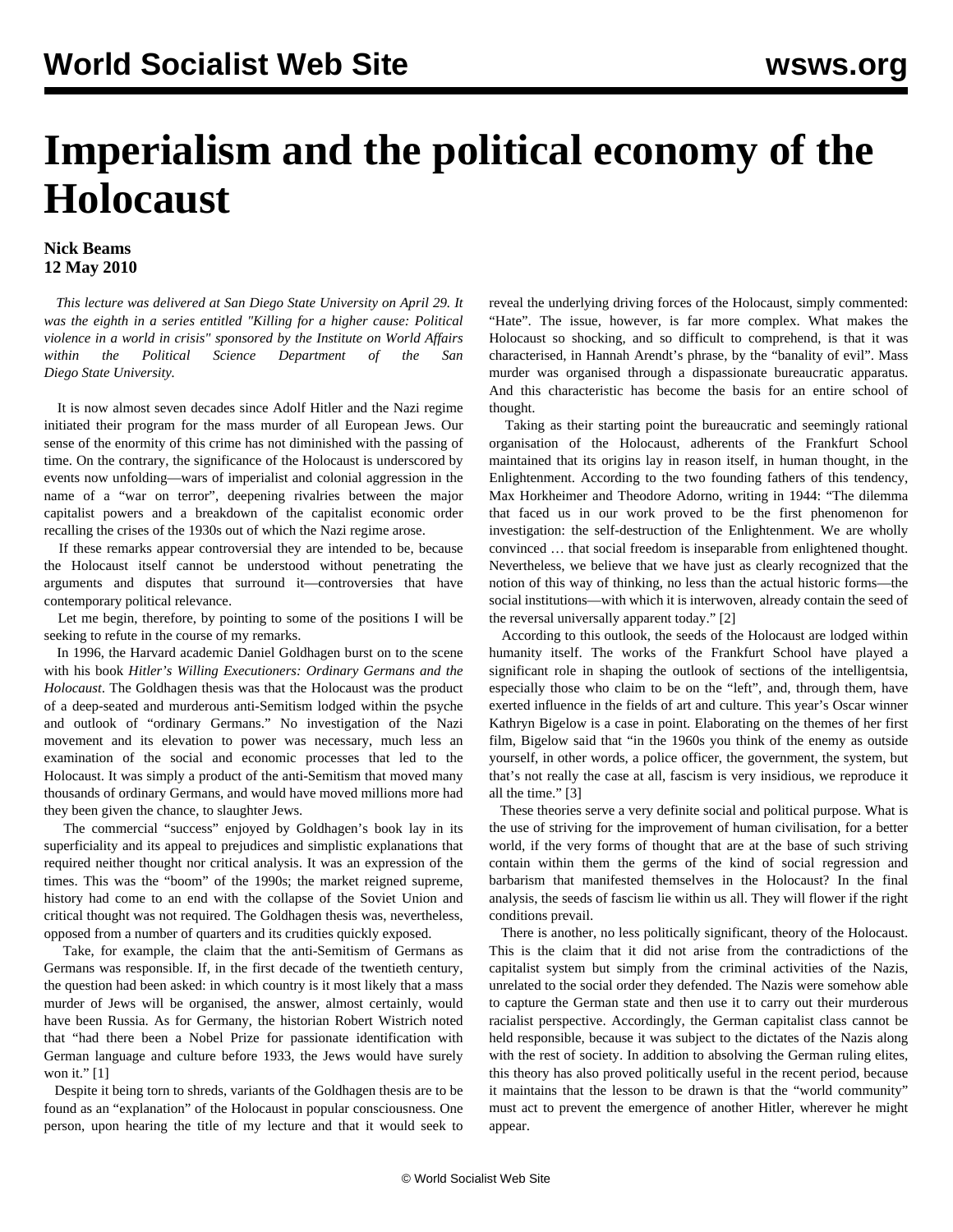<span id="page-1-0"></span> A laudable aim it might seem. It just so happens, however, that the views of the "world community" always seem to coincide with the interests of the major imperialist powers. So we find two wars launched against the Saddam Hussein regime in Iraq, on the basis that he was the new Hitler, and a war against Serbia and the regime of Slobodan Milosevic, initiated on the grounds that he was the Hitler of the Balkans. In the 1990s, the German SPD-Green government even invoked the Holocaust to justify military intervention in the old Balkan stamping grounds of German imperialism. Germany, of all nations, it was claimed, knew the lessons of the Holocaust and so intervention had to be organised to prevent another genocide. The crucial role of German imperialism in breaking up Yugoslavia in the 1990s, setting in motion the terrible conflicts that subsequently erupted, was passed over in silence.

 In opposition to these theories, this lecture will seek to demonstrate that the coming to power of the Nazis was not a product of the inherent evil in mankind, nor a product of modernism, nor a terrible, inexplicable accident. It was the response of the German capitalist ruling class to the political and social crisis it confronted. Further, I will seek to demonstrate that the war against the Soviet Union launched in June 1941, and the "Final Solution" that arose from it, were the outcome of the program of the Nazis to resolve this crisis in the interests of German imperialism.

 Let us turn to the question of how the Nazis came to power in the first place. January 30, 1933, the day Hitler was installed as chancellor by President Hindenburg, was not the culmination of a "struggle for power" by the Nazis. They did not seize power on that day—it was handed to them by the head of the German state, acting on behalf of the German propertied elites, and within the framework of the German constitution.

 As Professor Ian Kershaw has rightly commented, Hitler's own actions were "only of secondary importance in bringing him to power." His policy of holding out for the highest possible stakes—the chancellorship backed by the authoritarian powers lodged in the office of the president—and his refusal of any compromise, worked out in the end, but "this was a consequence of the actions of others more than of Hitler himself." [[4](#page-3-0)]

 It would go well beyond the time we have available here to trace through all the twists and turns in the political crisis that led to the decision of January 30, 1933. Volumes have been written on this subject. Let me just indicate the main turning points.

 In the five years following the conclusion of World War I and the overthrow of the Kaiser on November 9, 1918, Germany was wracked by a series of political crises and revolutionary struggles, culminating in the revolutionary situation that developed in the late summer and early autumn of 1923. But the situation dramatically changed, however, when the German Communist Party (KPD), called off a planned insurrection in October 1923. The aborted revolution created the political conditions for a restabilisation of the German economy and its political system, largely through the inflow of loan capital from the United States. But towards the end of the 1920s, this inflow started to dry up and, by 1928-29, the German economy was entering a significant downturn. As the recession deepened, the German industrial capitalist class grew increasingly hostile to the social concessions made to the working class under the Weimar Republic. The crisis came to a head in March 1930, when a coalition government comprising the Social Democrats (SPD) and the major bourgeois parties collapsed over a dispute involving the financing of unemployment benefits.

 The elections of September 1930 saw a vast change in the German political landscape. The SPD vote fell by 6 percent, while that of the KPD rose by 40 percent, indicating a shift to the left in the working class. But the most significant result was the huge increase in the Nazi vote. It rose by 700 percent, taking the party from the ninth largest to the second largest in the country. The Nazis went from holding just 12 seats in the Reichstag to more than 100.

 Analysing the election result, Leon Trotsky warned that the coming to power of fascism in Germany was now a real danger. This danger, he insisted, could only be overcome through a complete reorientation of the KPD. It was necessary to overturn the policy of "social fascism", adopted at the Sixth Congress of the Stalinist-led Communist International in 1928. Under this policy, the KPD denounced the SPD and its members, comprising large sections of the industrial working class, as "social fascists", and opposed the formation of a united front of workers' organisations to defeat the Nazi threat. In fighting for the "united front", Trotsky insisted that it did not mean supporting the Weimar Republic or the leaders of the SPD and other parties as the so-called "lesser evil", but defending, through definite practical measures, the historic gains of the working class.

 "Fascism," Trotsky explained, "is not merely a system of reprisals, of brutal force, and of police terror. Fascism is a particular governmental system based on the uprooting of all elements of proletarian democracy within bourgeois society. The task of fascism lies not only in destroying the Communist vanguard but in holding the entire class in a state of forced disunity. To this end the physical annihilation of the most revolutionary section of the workers does not suffice. It is also necessary to smash all independent and voluntary organizations, to demolish all the defensive bulwarks of the proletariat, and to uproot whatever has been achieved during three-quarters of a century by the Social Democracy and the trade unions. For, in the last analysis, the Communist Party also bases itself on these achievements."[\[5\]](#page-4-0)

 Following the September 1930 Reichstag elections, parliamentary rule virtually came to an end. The government of Chancellor Brüning, a member of the Catholic-based Centre Party, ruled by means of a series of decrees backed by President Hindenburg. Brüning's government was kept in office through the "toleration" of the SPD, on the grounds that a new election would strengthen the position of the Nazis. If the Nazis were in any way able to gain such electoral strength, however, this itself was a product of the SPD's determination to keep the working class confined to the boundaries of legalism and parliamentarism, and block the development of any revolutionary struggle.

 The situation was inherently unstable. The Brüning regime rested on the support of the SPD and trade union bureaucracy, which in turn depended on the sullen and half-hearted support of the working class. But, as Trotsky noted, this system was increasingly unsatisfactory for the dominant sections of the German capitalist class. It was a halfway measure. The problem was that while the working class was suppressed by the social democratic and trade union bureaucracy, the workers' organisations continued to exist, remaining a potentially powerful threat in the political situation. That threat had to be removed through the destruction of these organisations.

 The crisis steadily intensified throughout 1932, the deepest point of the Great Depression. Up to 30 percent of the workforce was unemployed and a series of banks collapsed. The Brüning government fell in May and Hindenburg turned to the Prussian aristocrat Franz von Papen to form a government "above the parties". New elections were held at the end of July 1932. The Nazis won 37.4 percent of the vote while the SPD and KPD won over 36 percent between them. But, even though the Nazis were the largest single party in the Reichstag, Hindenburg rejected Hitler's demand that he be installed as chancellor with full powers. Instead, Hindenburg again appointed von Papen. When the new Reichstag was convened on September 21, the Papen regime was censured in a vote of 513 to 32. The Reichstag was dissolved again and new elections were held on November 6. This time the Nazi vote fell by 2 million and the vote of the KPD increased. The next weeks were marked by a series of manoeuvres that culminated in Hitler being brought to power on January 30, 1933.

The most powerful sections of the bourgeoisie were united on the need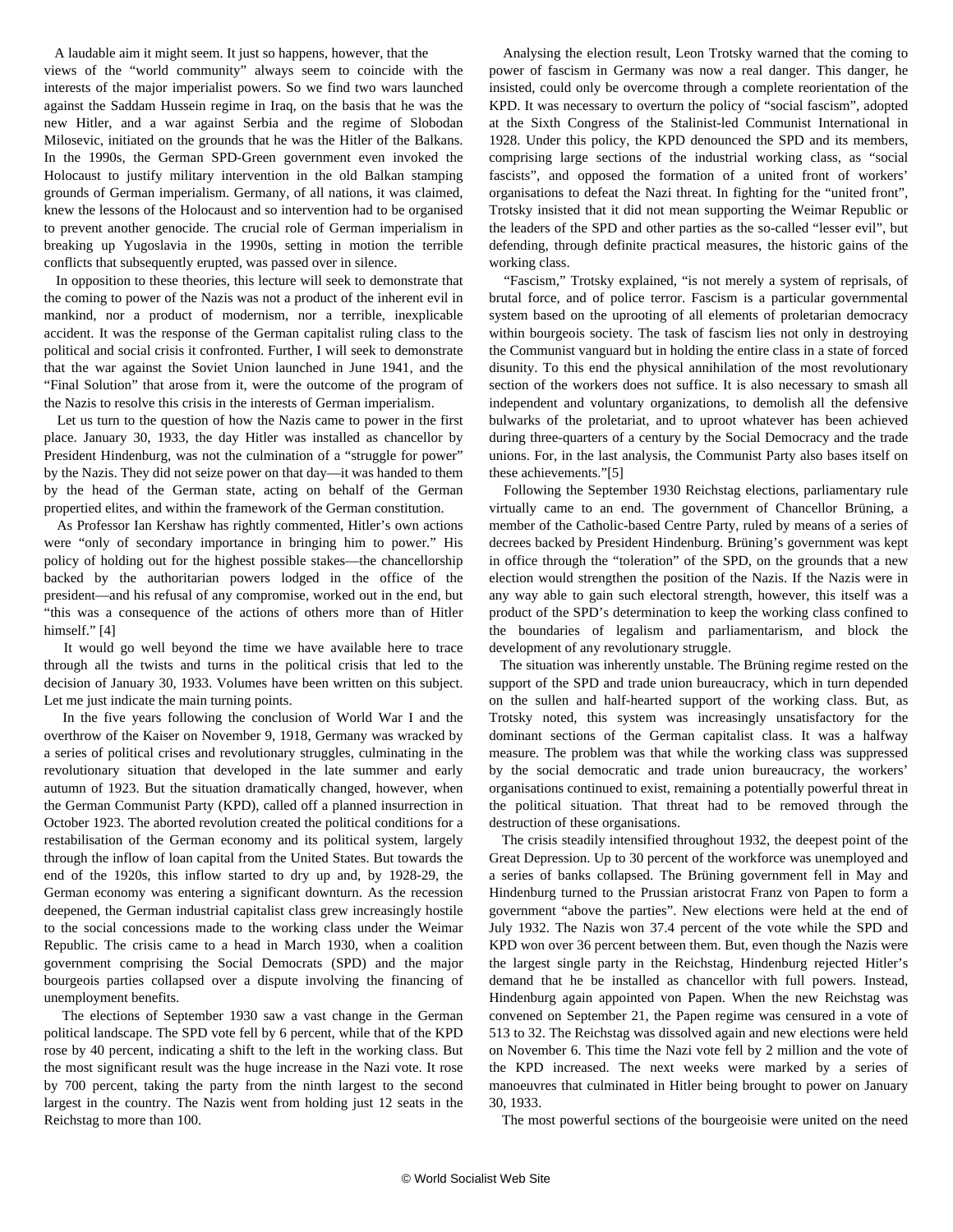<span id="page-2-0"></span>to dispense with Weimar democracy and crush the organised working class. However, Hindenburg had refused to install Hitler, because of concerns in the bourgeoisie and the landed elites about handing power to the Nazis—a gang of upstarts and semi-criminal types from the lower orders of society. But, by the end of 1932, it was becoming increasingly apparent that the possible inconveniences of a Nazi regime were being vastly outweighed by the dangers of allowing the political crisis to continue.

 For the German bourgeoisie, with the events of 1917-1923 still fresh, social revolution was an ever-present threat, notwithstanding the subservience of the SPD and the political bankruptcy of the KPD.

 Paradoxically, one of the factors motivating the decision to place Hitler in power was the significant decline in the Nazi vote at the November elections and the growing signs of crisis within the party. If the pettybourgeois and peasant masses, who had swung behind the Nazis over the previous two years now began to move away, where would they go? Perhaps towards the KPD. Furthermore, there were signs of an economic recovery, sparking fears that this would bring a revival of workers' struggles; the Berlin transport workers' strike of November 1932 was a warning. Under these conditions, the decision was taken to hand power to the Nazis—to "hire" them in the words of von Papen—with a mandate to end the political crisis and establish the kind of regime necessary to meet the demands of German capital and crush the working class.

 Throughout the political crisis, the Stalinised KPD and the Comintern in Moscow continued their opposition to the tactic of the united front—that is, to embark on a struggle to win the masses of workers still trapped within the ranks of Social Democracy and bring them towards the KPD, mobilise the independent strength of the working class and so break-up the mass base of the Nazi Party. Political strategy was replaced by bureaucratic ultimatums and empty slogans: "social fascism", the "united front from below", "after Hitler our turn" and support for the Nazi-led referendum to try to oust the Social Democratic government of Prussia. As a result, the most powerful, politically developed socialist workers' movement ever seen, was defeated—the greatest defeat of the working class in history.

 One of the most controversial questions surrounding the role of the Nazi Party has been its relationship to German big business. In his book *German Big Business and the Rise of Hitler,* the American historian Henry Ashby Turner goes to considerable lengths to demonstrate that finance from big business was not decisive in the rise and growth of the Nazi Party. Be that as it may, Turner's own work demonstrates that German big business was deeply hostile to the Weimar Republic and parliamentary democracy, and that it worked for the establishment of an authoritarian regime to crush the working class. When the installation of the Nazis became the only viable option for securing such a regime, big business mobilised its support, providing large amounts of money to the Nazi Party in the March 5, 1933 general election in support of Hitler's commitment that, whatever the outcome, he would end the Weimar system and eradicate Marxism.

 When I was a student in the 1960s, it was widely understood that the coming to power of fascist regimes was a direct response by the capitalist class to the dangers posed by the mass socialist workers' movement, the most powerful of which had existed in Germany. During the past 25 years or so this understanding has come under sustained attack.

 An article published at the end of 2005 by the British historian Michael Burleigh in the right-wing *Weekly Standard* noted: "When I started teaching the history of modern Germany 20 years ago, it was still obligatory to devote considerable attention to Marxisant attempts to pin the blame for fascism on this or that element of big business. Much of the literature was by scholars of a leftist disposition, while classes on fascism tended to attract a disproportionate number of students from the radical fringes. Things have moved on since then, it being more common nowadays to discuss Nazism as a species of a 'racial state', or even of being a surrogate religion…"[[6](#page-5-0)]

 In his own book *The Third Reich: A New History*, published in 2001, Burleigh claimed that the "school of wishful thinking about the relationship between capitalism and fascism" had been comprehensively demolished by Turner. [[7](#page-6-0)] According to Burleigh, Nazism was a kind of "political religion" and its rise to power and the crimes it committed could not be connected to capitalism.

 But the question of the relationship between the Nazi movement and big business is far from exhausted simply by the level of funding. The Marxist movement has never maintained that behind the Nazi Party there was some kind of secret cabal of big business leaders pulling the strings. That does not mean, however, that the conceptions and ideology of the Nazi movement were unrelated to the deepest needs and interests of German imperialism.

 In turning to the ideology of the Nazi movement and its relationship to German imperialism, let us begin with Hitler's own explanation of his anti-Semitism. While he sometimes used religious images and references in the course of his campaigns, Hitler's hostility to the Jews was not grounded on the teachings of the Christian churches. It was rooted in the racialist doctrines, developed in the latter part of the nineteenth century, in order to try to counter the growth of mass socialist movements based on the working class. Anti-Semitism was seen as a means of mobilising the petty-bourgeois and peasant masses to suppress the proletariat and subordinate it to the needs of the nation. And that program was most definitely in the interests of German big business and the landed elites.

 In *Mein Kampf*, written while he was in jail for his attempted Munich putsch in October 1923—a very comfortable incarceration one should note—Hitler explained how his hatred of the Jews was bound up with his hatred of Marxism.

 After struggling to come to grips with the Jewish question in pre-war Vienna, he wrote, the scales dropped from his eyes "when I recognized the Jew as the leader of the Social Democracy." "As I delved more deeply into the teachings of Marxism … Fate itself gave me its answer. The Jewish doctrine of Marxism rejects the aristocratic principle of Nature and replaces the eternal privilege of power and strength by the mass of numbers and their dead weight. Thus it denies the value of personality in man, contests the significance of nationality and race, and thereby withdraws from humanity the premise of its existence and its culture."[[8](#page-7-0)]

 As the journalist Konrad Heiden noted in his biography of Hitler, the labour movement did not repel him because it was led by Jews, rather the Jews repelled him because they led the labour movement. It was the socialist Karl Marx who had kindled Hitler's anti-Semitism. [\[9\]](#page-8-0)

 The Nazi doctrine of the "racial state" was not created by Adolf Hitler. It drew upon a series of racialist theories developed within right-wing academic and political circles in the latter part of the nineteenth century and in the first decade of the  $20<sup>th</sup>$ . The doctrines of racial inferiority, the necessity for ethnic cleansing, and the struggle to remove or exterminate "degenerate" peoples, which were to provide the ideological basis of the Holocaust, were by no means confined to Germany or Europe. They were discussed in some of the leading institutions in the United States, including its Ivy League universities.

 To illustrate this point, let me cite some passages from a book by a highly respected author, Lothrop Stoddard, published in 1922, entitled *The Revolt Against Civilization: The Rise of the Under Man*. Stoddard was a PhD from Harvard whose work was praised by two American presidents, Warren Harding and Herbert Hoover. It was so widely known that it is mentioned in *The Great Gatsby*.

 The use of the term Under-Man is significant. One of the words most closely associated with Nazi doctrine is *Untermensch*. It is most usually translated as "sub-human", but the literal translation is "under-man".

 In his books—another title to his name is *The Rising Tide of Color Against White World-Supremacy—*Stoddard was dealing with issues much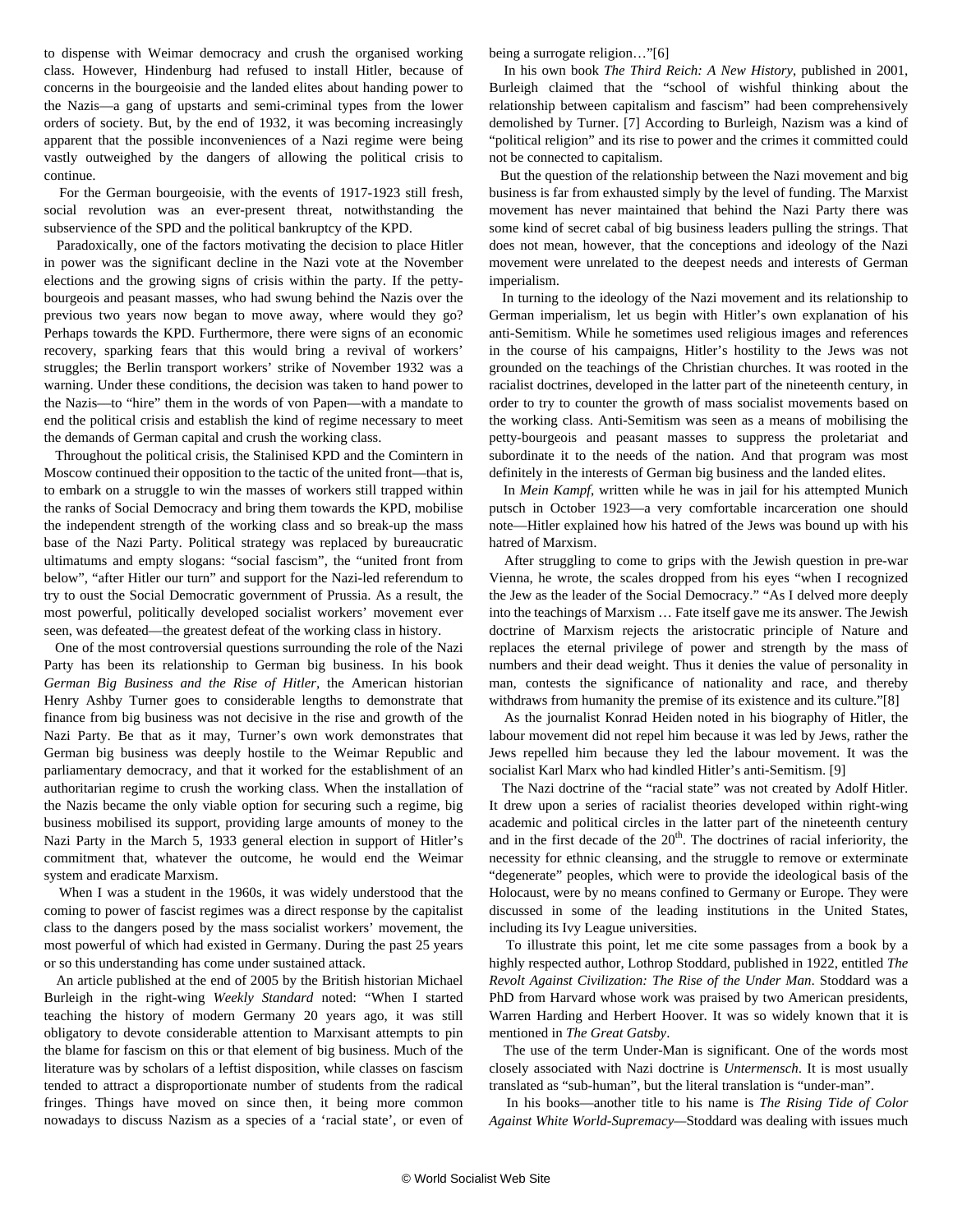<span id="page-3-0"></span>under discussion at the time, including the threat posed by the lower, coloured, races and the role of eugenics in improving racial stock. While these questions had been under consideration for a considerable period, in the world of the 1920s a new factor had emerged: the Russian Revolution of 1917 and the emergence of Bolshevism as the greatest danger to civilisation.

 Stoddard was a vicious opponent of equality. Inequality, he wrote, was based in nature. Civilisation was only possible for certain races. Not only that, the presence within society of races not capable of achieving civilisation was a threat to society itself. Linked to these conceptions was the so-called science of eugenics or "race betterment", which had farreaching implications for social organisation.

 According to Stoddard: "The multiplication of superiors is a process of race building; the elimination of inferiors is a process of race cleansing. … Race cleansing is the obvious starting point for race betterment." Race betterment was bound up with the concept of degeneracy. "Degeneracy is … a cancerous blight, constantly spreading, tainting and spoiling sound stocks, destroying race values, and increasing social burdens. In fact, degeneracy not only handicaps society but threatens its very existence. … We … see that our social ills are largely the product of degeneracy, and that the elimination of the degenerate would do more than anything else to solve them. But degeneracy can be eliminated only by eliminating the degenerate. And this is a racial not a social matter. … Unfit individuals as well as unjust social conditions must be eliminated."[10]

 The Under-Man was an enemy of civilisation because nature herself had deemed he could not attain it. But now the Under-Man, the opponent of progress and civilisation, had acquired a champion.

 "The significance of Syndicalism and its outgrowth Bolshevism can hardly be overestimated. It is no exaggeration to say that it is the most terrible social phenomenon that the world has ever seen. In Syndicalism we have for the first time in history a full-fledged philosophy of the Under-Man—the prologue of that vast revolt against civilization which, with Russian Bolshevism has actually begun. … This philosophy of the Under-Man is today called Bolshevism."[11]

 Bolshevism was the arch-enemy of civilisation and race, it threatened to "degrade every fiber of our being" and ultimately "hurl a barbarized, racially impoverished world into the most debased and hopeless of mongrelizations." Therefore, Bolshevism had to be crushed "no matter what the cost."

 And, like many others, including Winston Churchill, Stoddard noted the important role played by Jews in all social revolutionary movements, "from the time of Marx and Engels down to the largely Jewish Bolshevist regime in Soviet Russia today."[12] All the key elements of the racial biology of the Nazis and its murderous implications are present here.

 Other key components of the Nazi program, those specifically referring to the German situation, had been developed in right-wing circles over the preceding three decades.

 In 1901, the term *Lebensraum*, or living space, which was to occupy such a central place in Nazi ideology, was coined by the writer Friedrich Ratzel. He maintained that the development of a people was conditioned by its capacity to expand, and that a healthy people had to have room to grow and develop. According to Ratzel, it was necessary for Germany, in the interests of racial health, to have colonies, like the other colonial powers, France and Britain.

 While Ratzel wrote of the need for colonies, others turned to the continent of Europe as the space for expansion. The problem with trying to acquire colonies was that Germany continually ran up against its rivals. Instead of overseas colonies, sections of the military, imbued with the racialist outlook so prevalent in ruling circles, looked closer to home. In a book published in 1912, General Friedrich Bernhardi insisted that war was a "biological necessity" for without war "inferior or decaying races would easily choke the growth of healthy budding elements, and a universal

decadence would follow."[13] As the historian Fritz Fischer discovered in the 1960s—amid furious opposition from the German academic history establishment—the German military had drawn up a plan in September 1914 for the acquisition of large swathes of territory in Europe, including in the East. The "Fischer thesis" sparked intense controversy because it established the essential continuity between the foreign policy aims of Imperial Germany in World War I and those of the Nazi regime.

 In *Mein Kampf*, Hitler linked together the doctrines of race, anti-Semitism, *Lebensraum* and the struggle against Bolshevism. Russian Bolshevism, he insisted, had to be regarded as Jewry's attempt to achieve world rule in the twentieth century. The struggle against Jewish worldbolshevisation therefore required a clear attitude toward Soviet Russia. And this was itself bound up with the expansion of the German Reich—the drive for *Lebensraum*. The nation had to be strengthened, not through overseas colonisation, but by the acquisition of territory that "will enhance the area of the mother country." Drawing these themes together in his discussion of "eastern policy" Hitler wrote: "We stop the endless German movement to the south and west, and turn our gaze towards land in the east … If we speak of soil in Europe today, we can primarily have in mind only Russia and her vassal border states."

 Because Soviet Russia was led by Jews, Germany had the right to conquer it: "For centuries Russia drew nourishment from this Germanic nucleus of its upper leading strata. Today it can be regarded as almost totally exterminated and extinguished. It has been replaced by the Jew. Impossible as it is for the Russian by himself to shake off the yoke of the Jew by his own resources, it is equally impossible for the Jew to maintain the mighty empire forever. He himself is no element of organization, but a ferment of decomposition. The Persian empire in the east is ripe for collapse. And the end of Jewish rule in Russia will also be the end of Russia as a state. We have been chosen by Fate as witness of a catastrophe which will be the mightiest confirmation of the soundness of national racial theory."[14]

 Lest anyone think that these conceptions of conquest and colonisation were just the outcome of the ravings of Hitler, let us point out that they were firmly grounded in very contemporary events. When World War I ended in November 1918 there were no foreign troops on German soil and the Reich held vast areas of the Ukraine, along with parts of Russia. The starting point for Hitler's perspective of an empire based on conquest in the East was the territory that had been seized by Germany under the terms of the Treaty of Brest-Litovsk, which the Soviet government had been forced to sign on March 3, 1918. The extent of land seized by Germany can be seen on the map below.

 Hitler's conceptions of empire and *Lebensraum* were further concretised in his unpublished *Second Book* written in 1928. Here we find his examination of the implications of the second great change in the post-World War I world—the rise to economic dominance of the United States. In 1914, the US had still been a debtor nation. A decade later it had become the world's chief financial power.

 In his *Second Book,* Hitler reviews the need for *Lebensraum* in the context of the global economic dominance of the United States and the pressure this placed on Europe. European conceptions of the standard of living were now being determined, not only by its own economic possibilities, but also by what prevailed in the United States. There was, however, a major difference. The US economy rested on a much larger internal market.

 The prospects for the German people within the existing order were bleak, Hitler wrote, because even if the borders of 1914 were restored—the demand of all the right-wing movements based in the German military and propertied elites—this would not be sufficient to ensure a living standard comparable to that of America. Germany would be driven into the struggle for world markets as she had been in 1914.

German acquisition of increased export markets through competition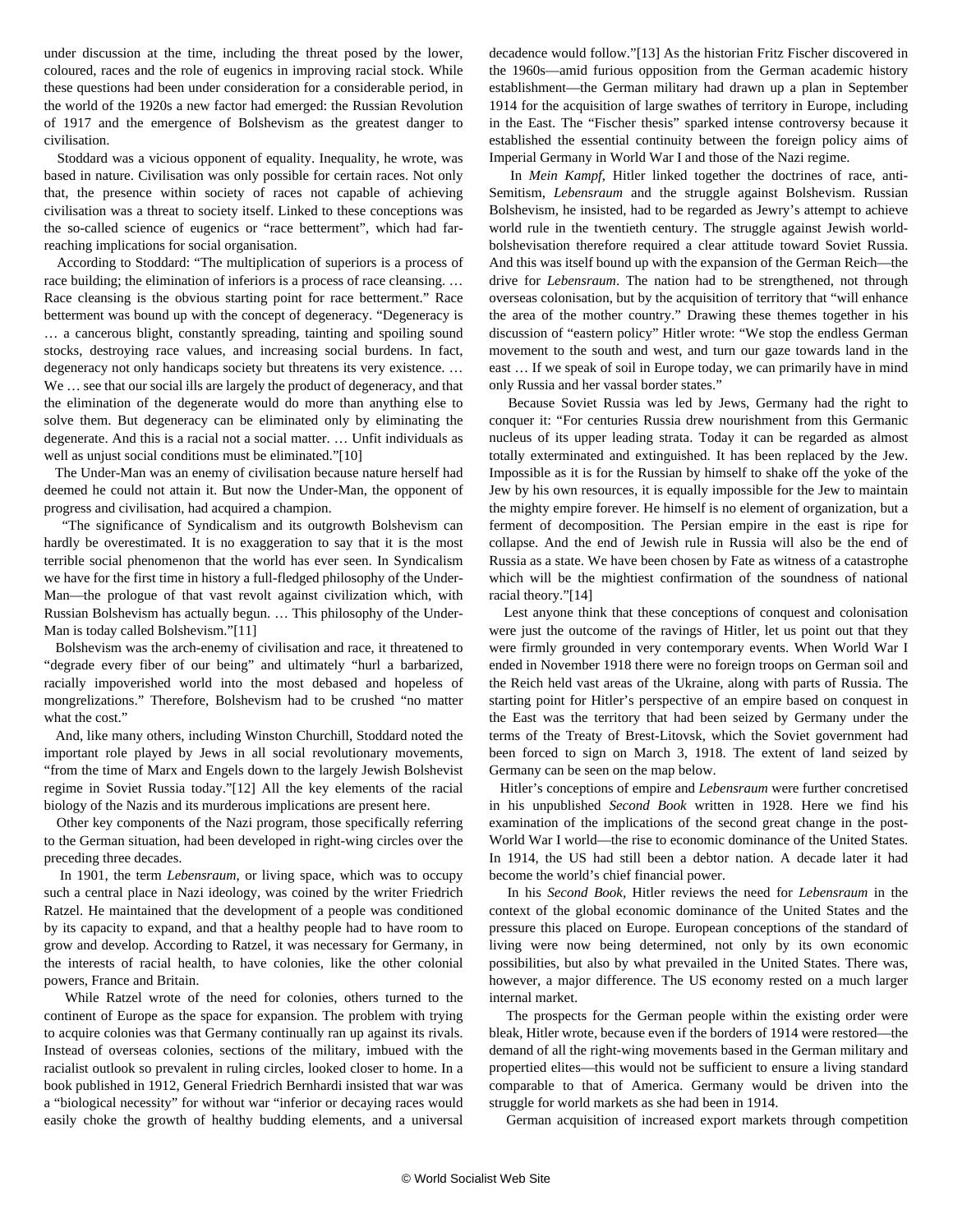<span id="page-4-0"></span>was not a viable road to prosperity, Hitler insisted, because, quite apart from the fact that all the European powers were striving to do likewise, America was now, in many areas, the stiffest competitor.

 "The size and wealth of its internal market," Hitler wrote, "permits production levels and thus production facilities that decrease the cost of the product to such a degree that, despite the enormous wages, underselling no longer seems at all possible. The development of the automotive industry can serve as a cautionary example here. It is not only that we Germans, for example, despite our ludicrous wages, are not in a position to export successfully against the American competition even to a small degree; we must watch how American vehicles are proliferating even in our own country. This is only possible because of the size of the internal American market and its wealth of buying power and also, again, raw materials guarantee the American automobile industry internal sales figures that alone permit production methods that would simply be impossible in Europe due to lack of internal sales opportunities."[15]

 In other words, as the historian Adam Tooze has noted, Fordism—at that point the highest development of labour productivity and therefore of capitalist profitability—required *Lebensraum*.

 The previously developed racial doctrines were now integrated into a perspective that saw the key task as developing the economic capacity of Germany, and Europe as a whole, to challenge the dominance of the United States. The answer lay not in some kind of pan-European movement—that was, Hitler insisted, a puerile Jewish conception. European unification had to be carried out on the basis of a struggle waged by the strongest state, in the way that Rome had conquered the Latin states and Prussia had forged the German Reich.

 "In the future," Hitler wrote, "the only state that will be able to stand up to North America will be the state that has understood how—through the character of its internal life as well as through the substance of its external policy—to raise the racial value of its people and to bring it into the most practical national form for this purpose. … It is … the duty of the National Socialist movement to strengthen and prepare our own fatherland to the greatest degree possible for this task."[16]

 When Hitler wrote these lines in 1928 they may have appeared somewhat remote from the policies of the German ruling class … on the extreme right wing fringe. The policy of Gustav Stresemann, the leading bourgeois politician in the Weimar Republic, was to seek the restoration of Germany's position as a European and world power through participation in the world market under the political and economic auspices of the United States. But the situation was about to change dramatically. The year 1928 was to be the last of the short-lived post-war expansion. In the space of just two years the world market virtually disintegrated. Capital flows ceased, tariffs were erected and the bourgeoisie of every country turned increasingly to nationalist solutions.

 By the beginning of the 1930s, the two key doctrines of the Nazi movement—the need to purge Germany of Marxism and the pursuit of a nationalist economic program based on *Lebensraum*—were meeting up with the political orientation of growing sections of the German ruling elites.

 As Adam Tooze has noted: "The originality of National Socialism was that, rather than meekly accepting a place for Germany within a global economic order dominated by the affluent English-speaking countries, Hitler sought to mobilise the pent-up frustrations of his population to mount an epic challenge to this order. Repeating what Europeans had done across the globe over the previous three centuries, Germany would carve out its own imperial hinterland; by one last land grab in the East it would create the self-sufficient basis for both domestic affluence and the platform necessary to prevail in the coming superpower competition with the United States."[17]

 Writing just five months after the installation of Hitler, Trotsky charted the course of the Nazi regime. The Nazis had come to power through their ability to mobilise the enraged and disoriented petty-bourgeoisie. The old parties of the bourgeoisie had collapsed but the parties of the working class could provide no way out of the crisis of capitalist society. The Social Democracy had committed itself to the defence of the bourgeois order and parliamentarism against socialist revolution, while the Communist Party had summoned the masses to revolution, but had been completely unable to carry it out.

 Under these conditions, the Nazis were able to turn the illusions and delusions of the petty-bourgeoisie into a political program and come to power. But once in power, Trotsky wrote, Hitler's tasks were determined by the interests of monopoly capital: "The compulsory concentration of all forces and resources of the people in the interests of imperialism—the true historic meaning of the fascist dictatorship—means preparation for war; and this task, in its turn brooks no internal resistance and leads to a further mechanical concentration of power."[18] Fascism could not be reformed or retired from service, it would only be overthrown by war or revolution. In a later postscript Trotsky noted that the date of a new European catastrophe would be determined by the time necessary for the rearming of Germany. That was not a question of months, but neither was it a question of decades. In a few years Europe faced the prospect of again being plunged into war.

 The unprecedented character of the Nazi regime has led to the assertion, repeated over and over again, that to somehow characterise it, as Trotsky did, as a regime of monopoly capital, is nothing but an example of Marxist "crudity". Rather, it is argued, it was the Nazi regime that dictated its policy agenda to big business, in accordance with its political and racialist goals. This is a particularly politically convenient argument, because it means that monopoly capital cannot be held responsible for the horrors of the Hitler regime. It, along with every other section of society, was subjected to the Nazi dictatorship.

 Let me make clear from the outset: I am not suggesting that the leaders of big business somehow directly dictated the policy agenda of the Hitler regime. No capitalist government operates in this way. But, that being said, it was certainly a regime of monopoly capital.

 We can perhaps understand more clearly the complexities involved if we turn to the situation in the United States at this time. No one is in any doubt today that the administration of Franklin Roosevelt played an absolutely decisive role in defending American capitalism against socialist revolution in the 1930s. As Roosevelt insisted—against his many detractors in leading bourgeois circles—there was no one more committed than he to the defence of capitalism. Nevertheless, at the time, many claimed that the New Deal represented a new political economy that had somehow gone beyond capitalism. Roosevelt was regularly denounced for his "socialistic" and "communistic" measures. But whatever Roosevelt's conflicts with big business at certain points, his administration was, in the most profound sense, a regime of monopoly capital, just as was the Nazi regime in Germany.

 All governments have a degree of relative independence from the monopolies, banks and big business that dominate the national economy. But the nature of any regime is determined by the class interests it serves. In the case of the Nazi state, facts and figures make the issue very clear. For example, the share of profits in national income is estimated to have increased by 36 percent between 1933 and 1939, while wages experienced a 5 percent drop. Real wages fell by about 25 percent as independent unions were abolished, along with collective bargaining and the right to strike. The wages for a skilled worker were around 81 pfennigs per hour in 1942, compared to 95.5 pfennigs in 1929. The Nazi state defended capitalist property to the hilt, even reversing some of the nationalisation measures of previous governments.

 The claim that the Nazi regime was not an instrument of monopoly capital is often coupled with the position that, under Nazi rule, the laws of capitalist economy no longer applied. This was advanced in 1941 by a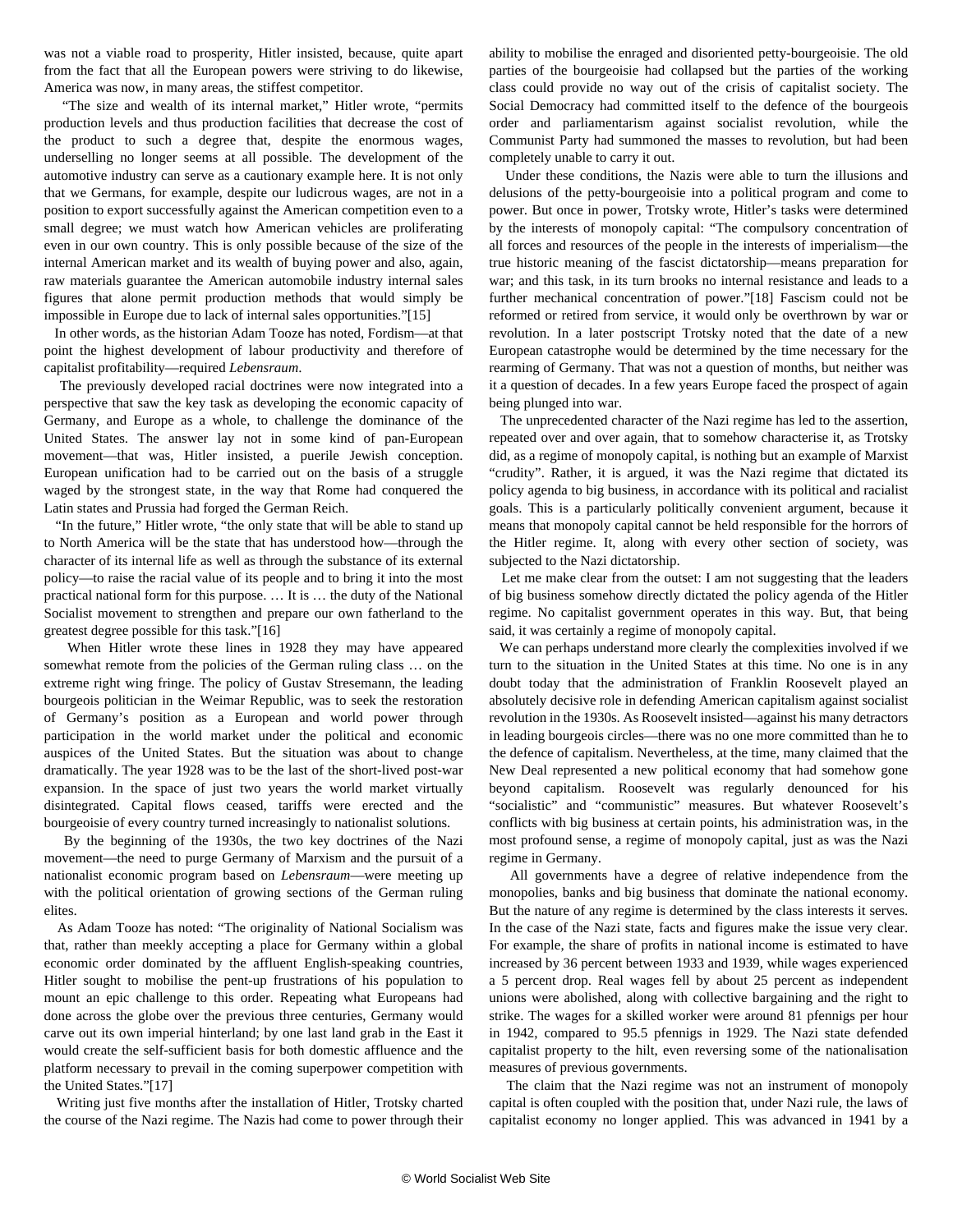<span id="page-5-0"></span>leading member of the Frankfurt School, Friedrich Pollock, in a highly influential essay entitled "State Capitalism: Its Possibilities and Limitations".

 Pollock based his analysis on the fact that the allocation of resources in the Nazi economy was increasingly determined not by the market but by directives from the state and its planning authorities. With the end of the market "the so-called economic laws disappear," he claimed. Such a situation had far-reaching implications. It meant that the Nazi regime was free of the contradictions that had erupted in the world capitalist system. "Economic problems in the old sense," Pollock wrote, "no longer exist when the coordination of all economic activities is effected by conscious plan instead of by the natural laws of the market."[19] Under the new economic order, the profit motive had been replaced by the power motive.

 Pollock based his argument on the disappearance of the capitalist market as the central mechanism for the allocation of resources. But that was not primarily a result of the actions of the Nazis. Before they came to power, the world capitalist market had, to all intents and purposes, ceased to function. Trade had been restricted by tariffs, special agreements and currency zones, while the flow of international capital had all but ceased. The measures taken by the Nazis were developed in response to this situation and the crises, especially in the German balance of payments, that it produced.

 Rather than politics replacing economics, the economic contradictions of German capitalism drove the political agenda of the Nazi regime, the essence of which was, in Trotsky's words, to concentrate all the resources of the people in the service of imperialism and to prepare for war.

 The collapse of the world market meant that the dynamism of German capitalism could find no international outlet. Neither could it be confined to the limited national economy of Germany itself. It had to push outwards to re-organise the European economy. But how? By military means. By the second year of Hitler's government, military spending accounted for more than 50 percent of all government spending on goods and services. By 1935, the proportion had increased to 73 percent. Between 1933 and 1935 the share of military spending in German national income increased from 1 percent to almost 10 percent—an increase never before witnessed in any capitalist state in peacetime. [20]

 Pollock's thesis was an impressionistic response to the apparent economic stability that had resulted from the boost to the German economy provided by militarisation. However this stability did not signify that the contradictions that had led to the Great Depression had been overcome. On the contrary, they would erupt in new forms—this time in imperialist war.

 Here it is necessary to delve, even if only briefly, into certain theoretical questions of political economy. Military spending can provide a boost to a stagnant economy by lifting effective demand and employment. But the driving force of the capitalist economy is neither the production of consumption goods nor the provision of employment. It is the accumulation of surplus value—the source of the expansion of capital. From this standpoint, military spending, while providing large profits for individual capitalists, involves the consumption of surplus value. Investment in capital goods—raw materials, machinery and new technology etc.—is productive precisely because this capital is used to extract surplus value from the working class in the process of production. Military spending does not produce capital goods. It is the economic equivalent of the bourgeoisie's expenditure on luxury goods.

 Whether it operates under conditions of free competition, monopoly price-fixing or state regulation, every capitalist economy is engaged in the accumulation of surplus value. From the very formation of the unified German state in 1871, the source of surplus value for German capital was the production of goods for sale on the world market. This dependence on world economy was, and remains, a fundamental characteristic of German capital. Today, for example, its exports comprise some 47 percent of GDP, a bigger proportion even than in China.

 But in the 1930s the world market had collapsed. The national economy was hauled out of the depths of Depression through military spending. However that did not resolve the problem of capitalist accumulation—rather, it exacerbated that problem. How and where were the resources to be obtained to ensure the continued accumulation of capital in Germany? Through military conquest. This was the dynamic that led to war. And war, above all the war in the East against the Soviet Union, created the conditions for the Holocaust.

 Hitler directly referred to the economic imperative for war in a number of speeches. It was the central theme of the monologue he delivered to military officers on November 5, 1937, recorded in the Hossbach Memorandum. In a speech to armed forces' commanders days before the attack on Poland in September 1939, he again referred to economic pressures. It was, he said, easy for Germany to make decisions: "We have nothing to lose; we have everything to gain. Because of our restrictions, our economic situation is such that we can only hold out for a few more years. Göring can confirm this. We have no other choice, we must act."[21]

 The Nazis' invasion of Poland was followed by several months of "phony war". Then came the invasion of France, the expulsion of British forces at Dunkirk, and the capitulation of France in June 1940. A year later, on June 22, 1941, Hitler turned to the East to fulfil the goals for which his regime had been preparing—the conquest and colonisation of the Soviet Union.

 Hitler made it clear that the war against the Soviet Union was different from that being waged against Britain and France. Its aim was not simply the defeat of the Soviet armies, but the colonisation of Soviet territory and its complete economic and social reorganisation in line with the needs of the German state.

 On September 17, 1941, when it appeared that the Soviet Union would soon fall, Hitler expounded on the aims of the invasion: "The struggle for hegemony in the world is decided for Europe by the possession of Russian territory; it makes Europe the place in the world most secure from blockade. … The Slavic peoples … are not destined for their own life. … The Russian territory is our India, and just as the English rule India with a handful of people, so will we govern this, our colonial territory. We will supply the Ukrainians with headscarves, glass chains as jewelry, and whatever else colonial peoples like."[22]

 On other occasions Hitler likened the conquest of the Soviet Union to the colonisation of the American West. The Volga would be the equivalent of the Mississippi, the Slav population would be cleared like the native Americans had been and replaced with a "superior" population. Europe—and not America—would be the land of unlimited opportunities.

 The colonial theme was taken up by Nazi economics minister Walther Funk at a conference in Prague in December 1941. Delivering the keynote address, he explained: "The old Continent is getting a new face, and it is turning that face to the East. Economically, that means a turn away from the … overseas and colonial-oriented policy of Anglo-Saxon naval power. The vast territories of the European East, rich in raw materials and not yet opened up for Europe, will be Europe's promising colonial land of the future." [23]

 Rosa Luxemburg had pointed to the relationship between the colonial violence of all the imperialist powers and the horrors unleashed in Europe during World War I in her Junius pamphlet, published in 1915.

 "The world war is a turning point. For the first time, the ravening beasts set loose upon all quarters of the globe by capitalist Europe have broken into Europe itself. A cry of horror went through the world when Belgium, that precious jewel of European civilization, and when the most august cultural monuments of northern France fell into shards under the impact of the blind forces of destruction. This same 'civilized world' looked on passively as the same imperialism ordained the cruel destruction of ten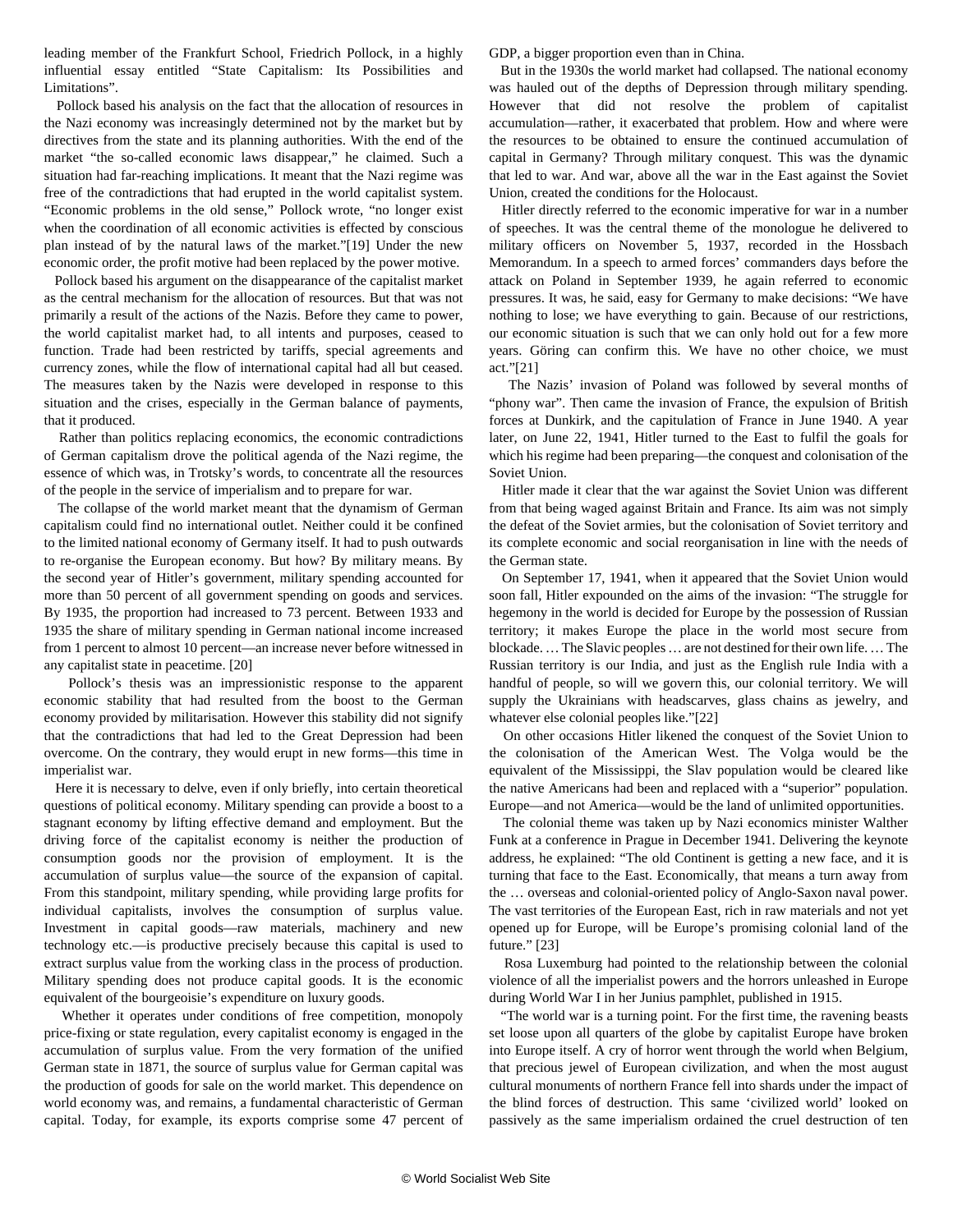<span id="page-6-0"></span>thousand Herero tribesmen and filled the sands of the Kalahari with the mad shrieks and death rattles of men dying of thirst; the 'civilized world' looked on as forty thousand men on the Putumayo River [Columbia] were tortured to death within ten years by a band of European captains of industry, while the rest of the people were made into cripples; as in China where an age-old culture was put to the torch by European mercenaries, practised in all forms of cruelty, annihilation, and anarchy; as Persia was strangled, powerless to resist the tightening noose of foreign domination; as in Tripoli where fire and sword bowed the Arabs beneath the yoke of capitalism, destroyed their culture and habitations. Only today has this 'civilized world' become aware that the bite of the imperialist beast brings death, that its very breath is infamy. Only now has the civilized world recognized this, after the beast's ripping talons have clawed its own mother's lap, the bourgeois civilization of Europe itself."[24]

 The attempted conquest of the Soviet Union was even more than a colonial war. It was a social counter-revolution as well. For Hitler, conquest and colonisation necessitated not only the overturn of the state established by the 1917 October Revolution, but the eradication of the social and intellectual forces—above all the "Jew-Bolsheviks"—that had led it and sustained the Soviet state. The war in the East was, therefore, in every sense a *Vernichtungskrieg*—a war of destruction and extirpation. This is the source of the Holocaust.

 The orders given by Hitler and other Nazi leaders to the army and its accompanying special forces (*Einsatzgruppen*) made clear that simultaneous with the war, there was to be a murderous campaign against the Jews.

 On March 3, 1941 Hitler told Alfred Jodl, Chief of the Operations Staff of the Armed Forces High Command, that the imminent military campaign was not simply a question of weapons, but a conflict of two worldviews: "The Jewish-Bolshevik intelligentsia, the 'suppressor' of these peoples until now, must be removed."

 Hitler outlined the tasks of the SS units: "The intelligentsia put in by Stalin must be exterminated. The controlling machinery of the Russian empire must be smashed. In Great Russia force must be used in its most brutal form."

 On March 30, 1941 Hitler addressed a meeting of 200 military officers on the coming war. Notes of the meeting read: "*Clash of two ideologies*. Crushing denunciation of Bolshevism, identified with asocial criminality. Communism is an enormous danger for our future. A communist is no comrade before or after the battle. This is a war of destruction. If we do not grasp this, we shall still beat the enemy, but 30 years later we shall again have to fight the communist foe. We do not wage war to preserve the enemy … *War against Russia*. Extermination of the Bolshevist Commissars and the communist intelligentsia. … This will be a very different war from the war in the west. In the east, harshness today means lenience in the future. Commanders must make the sacrifice of overcoming their personal scruples." A note at the end of this minute reads: "*Noon*: All invited for lunch."

 A document drafted in the top levels of the military on the kind of measures needed to pacify the conquered territory stated: "In this connection it must be established that beyond the usual military resistance this time the troops will encounter, as an especially dangerous element from the civilian population disruptive of all order, the carriers of the Jewish-Bolshevik worldview. There is no doubt that wherever he can, he will use his weapon of disintegration deviously and from behind against the German military engaged in battle or pacifying the land. The troops therefore have the right and obligation to secure themselves fully and effectively against these disintegrative powers."

 The opening section of the instructions on guidelines for the behaviour of German troops stated: "Bolshevism is the deadly enemy of the national socialist German people. This disintegrative worldview and its carriers must be combated by Germany. This struggle demands ruthless and energetic measures against bolshevist agitators, guerrillas, saboteurs, Jews, and complete elimination of any active or passive resistance."[25]

 What this meant in practice was demonstrated at Babi Yar, a ravine just outside the Ukrainian capital, Kiev, on September 29-30, 1941, when 33,771 Jews were shot to death following a guerrilla attack on German troops. By the end of 1941 up to 800,000 Jews—men, women and children—had been murdered in the drive to the East, an average of around 4,200 per day. Whole areas were reported to be "free of Jews". At the same time, Soviet prisoners of war were dying at the rate of 6,000 per day. By the spring of 1942, of the 3.5 million soldiers taken prisoner by the Wehrmacht, more than 2 million had died.

 As the year 1941 drew to a close, these murderous operations entered a new stage. Preparations began for the mass killing of Jews by gassing in concentration camps. Sometime between the invasion of the Soviet Union and the end of the year—the exact time is still the subject of considerable debate—the decision was made that the "Final Solution" of the Jewish question would be achieved through mass murder. Previously, a plan to send Jews to the island of Madagascar had been considered, but that was now ruled out with the Nazis' failure to defeat Britain and thereby secure naval supremacy. Another plan was to deport Jews to east of the Urals, into Siberia. But the Soviet Union still had not been conquered. These plans envisaged considerable loss of life. But a plan for the organised mass murder of all Jews living in Nazi-controlled Europe had not yet been put in place.

 By the time of the infamous Wannsee conference of January 20, 1942, however, the decision had been made. It was not taken at Wannsee. The conference was convened and chaired by Reinhard Heydrich, the chief of the Reich Main Security Office, which had oversight over the Gestapo and other security and police agencies. The purpose of the conference was to inform the German state bureaucracy of a decision that had already been taken and to settle the definition of who was to be classified as a Jew. The mass murder plan was put into effect and it continued until the last days of the war.

 The death toll still defies comprehension: Auschwitz 1.4 million, Belzec 600,000, Chelmno 320,000, Jasenovac 600,000, Majdanek 380,000, Maly Trotinets 65,000, Sobibor 250,000, Treblinka 870,000. Altogether, some six million Jews were killed, approximately two-thirds of the Jewish population in Europe. [26]

 We have insisted that the origins of this mass murder lie in the economic contradictions of German imperialism and world capitalism as a whole. But immediately one hears objections. How is a Marxist interpretation of the Holocaust possible when obviously Nazi ideology, not economic forces, played the key role? What possible economic motivation could there have been in using much needed transport and other resources to shift Jews hundreds of kilometres to be killed? And surely it would have been much more advantageous, both from an economic and a military standpoint, to have exploited the labour of the Jews. According to these objections, the racist ideology of the Nazis was the driving force of the system of mass murder, to which everything else, including economics, was subordinated.

 Let us begin by noting that we cannot simply accept the racist ideology of the Nazis as fixed and given. It must itself be explained. The biological racism of the Nazis provided the ideological framework for the mass murder of the Jews, which was regarded as a "cleansing" and strengthening of civilisation itself. But where did this ideology come from? It did not simply spring from the fevered mind of Hitler. Biological racism was a key component of the ideology of the ruling capitalist elites of Europe and the US in their drive to colonise. In 1919 all the leaders of the so-called democratic powers agreed to strike out from the Versailles Treaty a clause that recognised racial equality. The biological racism of Hitler and his cohorts was only the most extreme version of an ideology that had developed in the nineteenth century as the major capitalist powers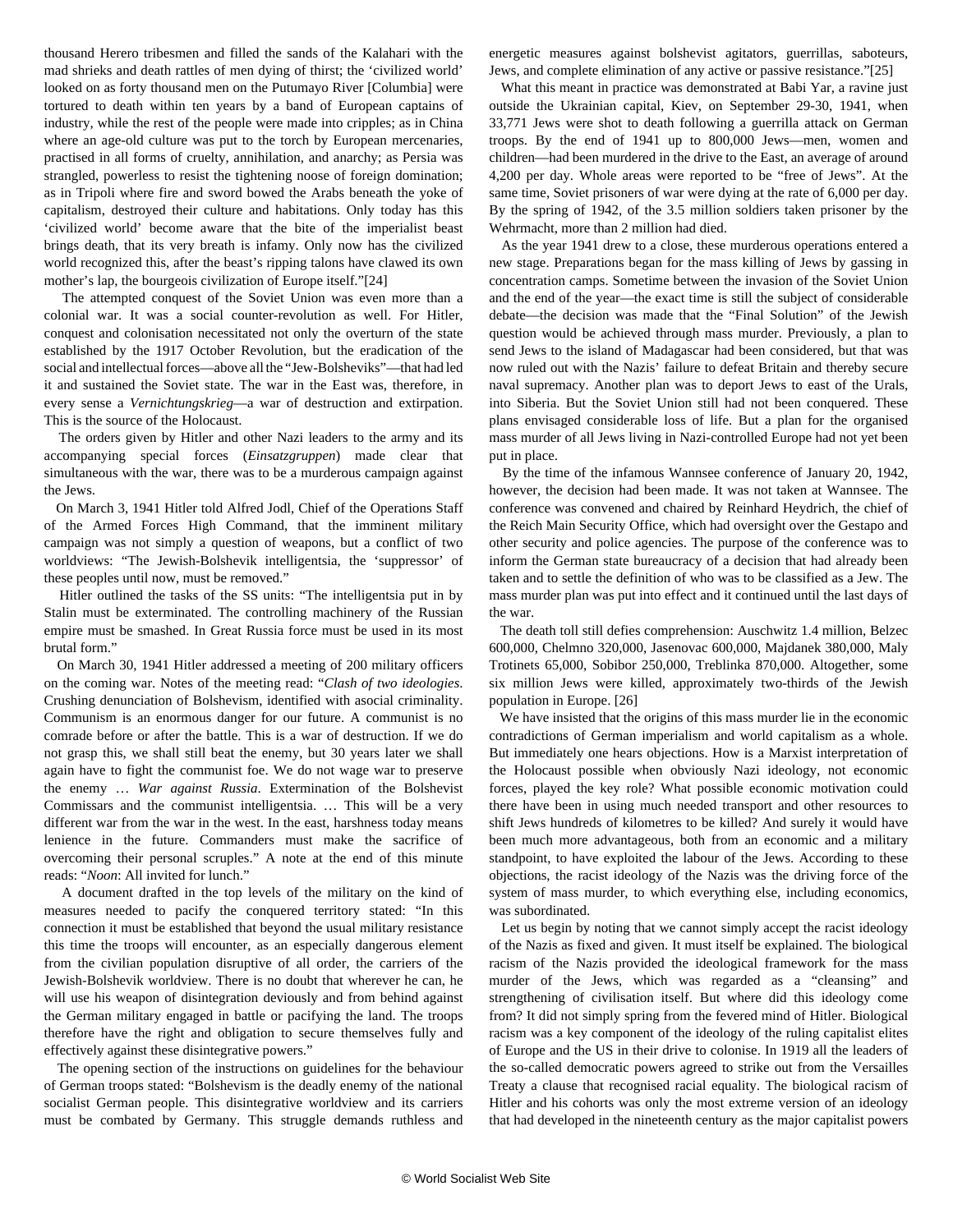<span id="page-7-0"></span>set about constructing their colonial empires—a project in which economic interests most decidedly played a crucial role.

 One of the most frequently employed caricatures of Marxism is the claim that it argues that ideology is just a cover for the real economic motivations of social actors. Accordingly, Marxism is "disproved" by the discovery that individuals act, not according to economic motives but on the basis of powerful ideologies. For example, the right-wing British historian Niall Ferguson maintains that since no business interests on either side of the conflict desired World War I—it served the immediate economic interests of neither—its origins cannot be said to lie within the capitalist economic system. It should be noted, in this regard, that no business or financial interests want recession either. But recessions nevertheless occur, and they arise from the contradictions of the capitalist economy.

 Marxism does not deny that historical actors are motivated and driven into action by their ideological conceptions, and it does not claim that these ideologies are simply a rationalisation for the real economic motivations. However, it does insist that it is necessary to examine the motives behind the motives—the real, underlying, driving forces of the historical process—and to make clear the social interests served by a given ideology—a relationship that may or may not be consciously grasped by the individual involved.

 The mass murder of the Jews was carried out by the Nazis on the basis of a racialist ideology that saw the "Jew-Bolshevik" as the chief threat to the stability of the racial community, the *Volksgemeinschaft*, that the Nazis were seeking to construct. The survival and prosperity of the German race, indeed of European civilisation itself, they insisted, depended on two things: eradicating judeobolshevism and acquiring *Lebensraum.* These two ideological conceptions came together with explosive force in the war of conquest in the East.

 The Nazi regime's outlook was summed up in a statement by Paul Karl Schmidt, the press chief of the German Foreign Office, in 1943: "The Jewish question is no question of humanity and no question of religion, but a question of political hygiene. Jewry is to be combated wherever it is found, because it is a political infectant, the ferment of disintegration and death of every national organism."[27]

 The war aims of Nazi Germany were to create in Central and Eastern Europe a great colonial empire based on the domination of the Aryan race. The stability of this regime required the removal of the Jews, who threatened it by their very anti-national existence and their affinity to Bolshevism, and whose very presence fuelled the opposition of "inferior races". If the Jews could not be physically removed they had to be exterminated.

 In the afterword to his book *If This is a Man*, Auschwitz survivor, Primo Levi, writes that reductive explanations of the Holocaust fail to satisfy him because they are not proportionate to the facts: "I cannot avoid the impression of a general uncontrolled madness that seems to me unique in history." Levi adds, however, that while he considers it impossible to understand the Nazi poison "we can and must understand from where it springs."[28]

 Levi's comments strike a chord. How can one "understand" a program of mass murder that continued to take Jews from all parts of Nazioccupied Europe, in order to kill them, right to the very last days of the war, when the Nazis had no prospect of victory? But consider another historical situation. Can we "understand" the orders of World War I commanding officers to send young men, boys many of them, continually "over the top", knowing that they would be mown down by murderous machine-gun fire without any possibility of making an advance. It may be impossible to "understand" such decisions, but we certainly know their source—the war for profit and imperial conquest that erupted on August 4, 1914.

Likewise we know and can understand the source of the Nazi movement

and its program of extermination. It served the interests of the German bourgeoisie on two fronts: the destruction of the German workers' movement, the largest, most powerful and politically-developed workers' movement the world had ever seen; and the rehabilitation of German imperialism after World War I in order to pursue its project, started in World War I, of an empire in the East. No one, I venture to suggest, would be so foolish or ideologically blind as to suggest that this program was not rooted in the economic interests of German capital.

 It may well be argued that the economic interests of German capitalism did not require the mass murder of the Jews. But the position of the German ruling elites cannot be considered outside of history—outside of time and space. Historical developments meant that German imperialism had to turn to the Nazi movement as the organiser and national leader of its program. And the Nazi movement, so necessary to German imperialism, in turn was based on a racialist program that led to the mass murder of European Jewry.

 Replying to critics of his theory of historical materialism, Marx noted that while they granted that it applied to present-day (nineteenth century) society, where material interests were preponderant, it was not true for the Middle Ages, dominated by Roman Catholicism, or Athens or Rome, which were dominated by politics. That was all very well, Marx replied, pointing out that he, too, was well aware of the nature of the Middle Ages and of Athens and Rome, but the fact remained that society in the Middle Ages could not live on Catholicism, any more than Athens and Rome could live on politics. "On the contrary," he wrote, "it is the manner in which they gained their livelihood which explains why in one case politics, in the other case Catholicism, played the chief part."[29]

 Let us extend this analysis to examine the question of anti-Semitism and the class interests that it serves. In feudal society, the Jews presented a significant problem for Catholic theology, and Christian theology in general. They were not pagans. They had heard the word of God, but they had rejected Jesus Christ. However, they were the root from which Christianity had developed. Theologically, therefore, they constituted a threat to the teachings of Christianity. They had to be separated out from the rest of society. This separation was extremely important for feudal society. The Jews had heard the teachings of Christ but had rejected them. This living rejection was highly dangerous, because exploitation of the peasantry by the lords, the princes and the Church itself rested not just on force, but on the ideology supplied by Christianity, which maintained that class relations were ordained by God. The Christian anti-Semites of this period were acting on the basis of ideology, theology, but their anti-Semitism performed a vital role in maintaining the class relations of feudal society and its particular mode of exploitation of the producers.

 Now consider the Nazi regime. It was dominated by conceptions of biological racism and nationalism that found their consummate expression in murderous anti-Semitism. But German capitalism could not live on biological racism and anti-Semitism, any more than feudal society could live on Catholicism. German capital could only live, expand, grow stronger, and defeat its competitors through the appropriation and accumulation of surplus value. This required the destruction of the workers' movement and the construction of an empire. The Nazi movement and its murderous program were the means to this end. This is the political economy of the Holocaust.

## **Notes:**

 1. Robert Wistrich, *Hitler and the Holocaust* (Modern Library 2003), p. 6. [back]

 2. Max Horkheimer and Theodore W. Adorno, *Dialectic of Enlightenment* (Continuum New York 1997), p. xiii. [back]

 3. Cited in David Walsh ["The Hurt Locker and the rehabilitation of the](/en/articles/2010/mar2010/hurt-m16.shtml) [Iraq war: New York Times journalists weigh in](/en/articles/2010/mar2010/hurt-m16.shtml)". [back]

 4. Ian Kershaw, *Hitler Volume 1*, (Penguin Harmondsworth (1998), pp. 379-380. [back]